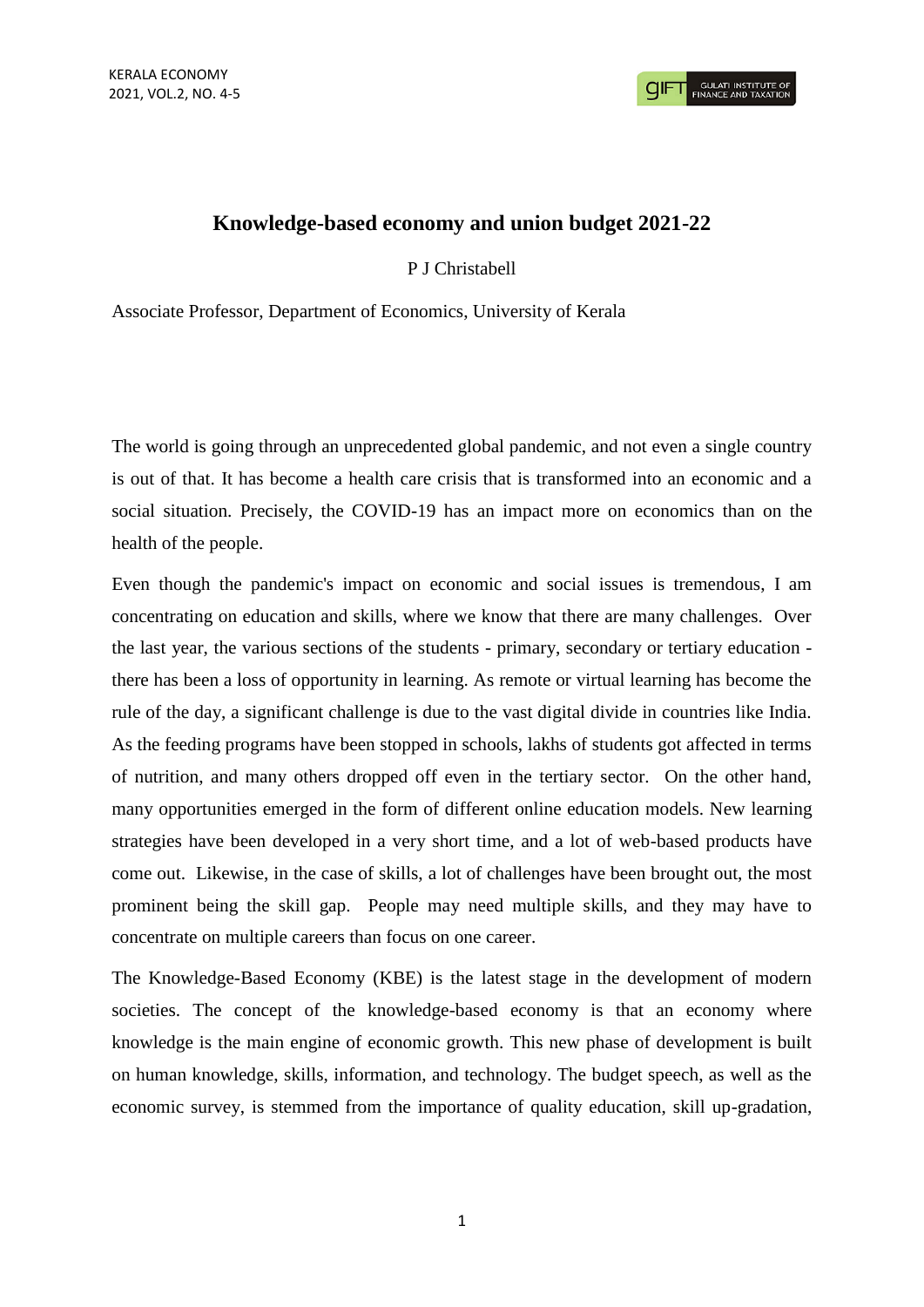KERALA ECONOMY

and innovation for imminent development. The future of a country like India is here envisioned upon knowledge, which is an intangible asset.

Knowledge-based Economy can be defined as an economy where the production, distribution, and use of knowledge is the primary driver of growth, wealth creation, and employment across all industries (OECD 1996, APEC 2000). The Knowledge Workers are those "Workers will require the ability to create, analyze and transform information and to interact effectively with others…. Learning will increasingly be a lifelong activity" (Alan 2000). They can create, distribute and exploit knowledge is increasingly central to competitive advantage, wealth creation, and better standards of living (OECD (2001).

In the Economic Survey 2021, the eighth chapter is titled "Innovation: Trending Up but needs thrust, especially from the Private Sector." India entered the top 50 innovating countries for the first time in 2020. According to the Global Innovation Index (GII), India ranked at 81 in 2015 but 48 in 2020. Among the seven pillars of the GII, India stands at 27th in knowledge and technology outputs (KTO), 31st in market sophistication, 55th in business sophistication, etc. Among the sub-pillars 10th in knowledge diffusion, 15th in trade, commerce, and market scale, 1st in ICT services exports, and so on. On the flip side, India ranks 107th on education sub-pillar, 118th on the pupil-teacher ratio in secondary education, 115th on new business per thousand population in ages 15-64, 108th on tertiary inbound mobility, 108th on ICT access as well as ICT use, 105th on ease of starting a business, 101st on females employed with advanced degrees. On the larger side, being the 5th largest economy, India aspires to compete on innovation with the top ten economies. Research and Development is concerned, the government is heavy-lifting on R&D with 56% of the gross expenditure on R&D. India's gross expenditure on R&D at 0.65% of GDP, Indian government sector contributes the highest share of total R&D personnel (36%) and researchers (23%) amongst the top 10 economies (9%). India must significantly ramp up investment in R&D if it is to achieve its aspiration to emerge as the third-largest economy in terms of GDP current US\$.

Reinvigorating Human Capital is 4th Pillar in the Union Budget 2021-22. For school education, the budget says that more than 15,000 schools will be qualitatively strengthened to include all components of the National Education Policy. They shall emerge as exemplar schools in their regions, handholding and mentoring other schools. 100 new Sainik Schools will be set up in partnership with NGOs/private schools/states. In the case of higher

2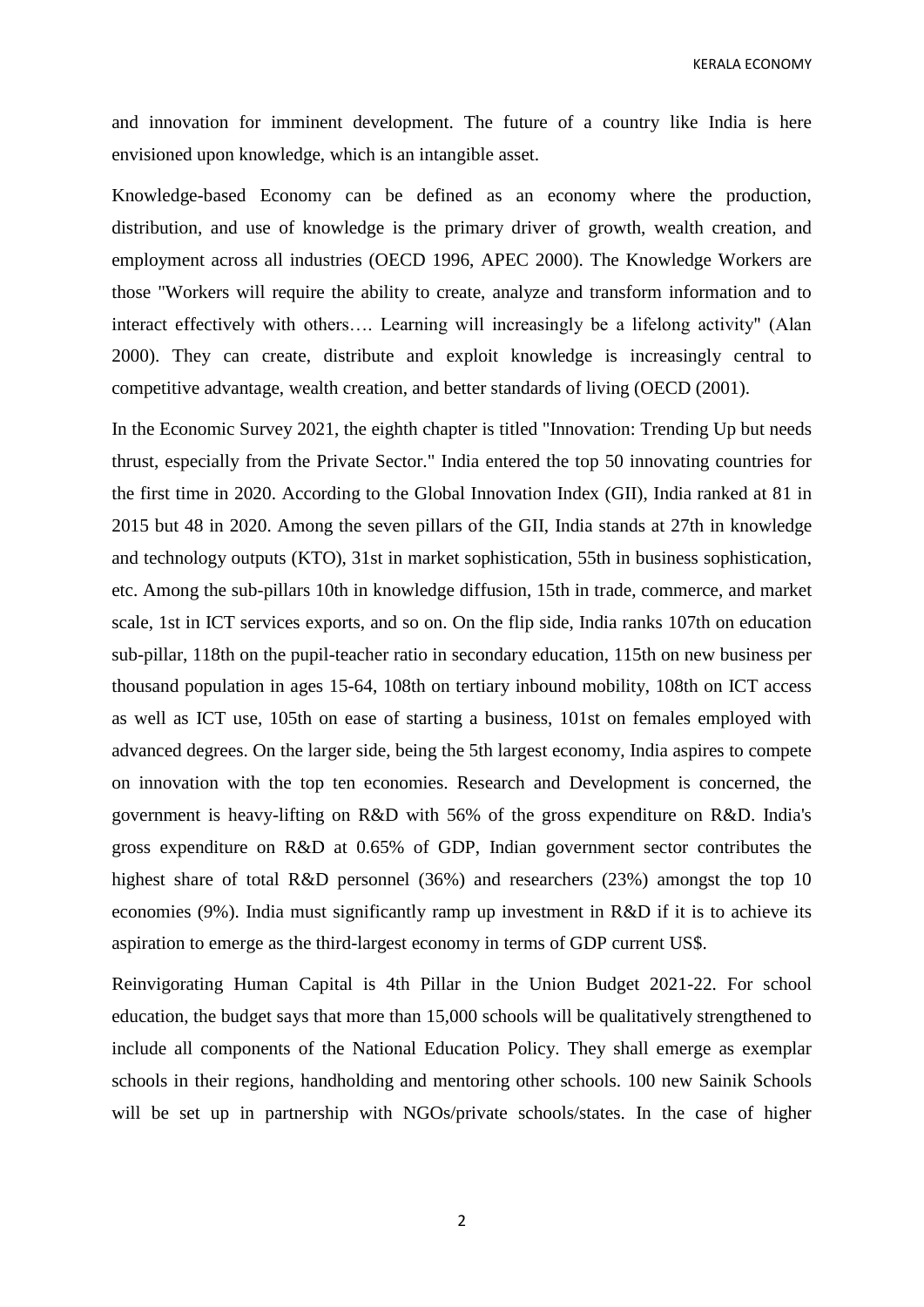education, setting-up up the Higher Education Commission of India is going to be a reality which is an umbrella body having four different vehicles for standard-setting, accreditation, regulation, and funding. In the case of skilling, in 2016 - the National Apprenticeship Promotion Scheme is launched. It is proposed to amend the Apprenticeship Act to enhance apprenticeship opportunities for our youth further. It is also proposed to realign the existing scheme of the National Apprenticeship Training Scheme (NATS) for providing posteducation apprenticeship, training of graduates and diploma holders in Engineering with an outlay Rs. 3,000 crores. for Innovation and R&D, the finance minister has announced the setting up of the National Research Foundation in 2019. Not she says that the government has worked out the modalities, and the NRF outlay will be of Rs 50,000 crores over five years. The budget also ensures that the overall research ecosystem of the country is strengthened with a focus on identified national-priority thrust areas. The setting up of the National Language Translation Mission (NTLM) will enable the wealth of governance-and-policyrelated knowledge on the Internet to be made available in major Indian languages.

To make a quick appraisal of the budget, we have to first look at the very meaning of the word used in the budget: reinvigorating. That means "to make someone feel healthier, and more energetic again" (Cambridge dictionary). Especially in the context of COVID and the context of a weakening economy over one or two years, we expected suggestions based on diversification, digitalization, E-Governance, Professionalism, and so on. In that context, this budget is quite depressing and found to be unimaginative. The 'new normal' is the word of the day, and the unskilled/untrained people working in the various fields lead to low productivity, and the commoner bears the entire cost. Nowadays, technology becomes indispensable for any area, whether Processing, Production, Service, and Delivery. Employability of the youth to be enhanced by improving today's various skills: industry 4.0 skills, digital skills, life skills, language skills, functional skills, domain skills, and fintech skills.

Hence, the policy frameworks are to be triggered to make waves in the economy. New tools and policy mixture are needed for the long-term human capital investment as they are having a long gestation period. In most cases, the trickling down takes time, and the base slips to negative. In the bleak pandemic scenario, humanity must be brought into the more prominent front - not the commercial interest. So life long learning must be encouraged, and

3